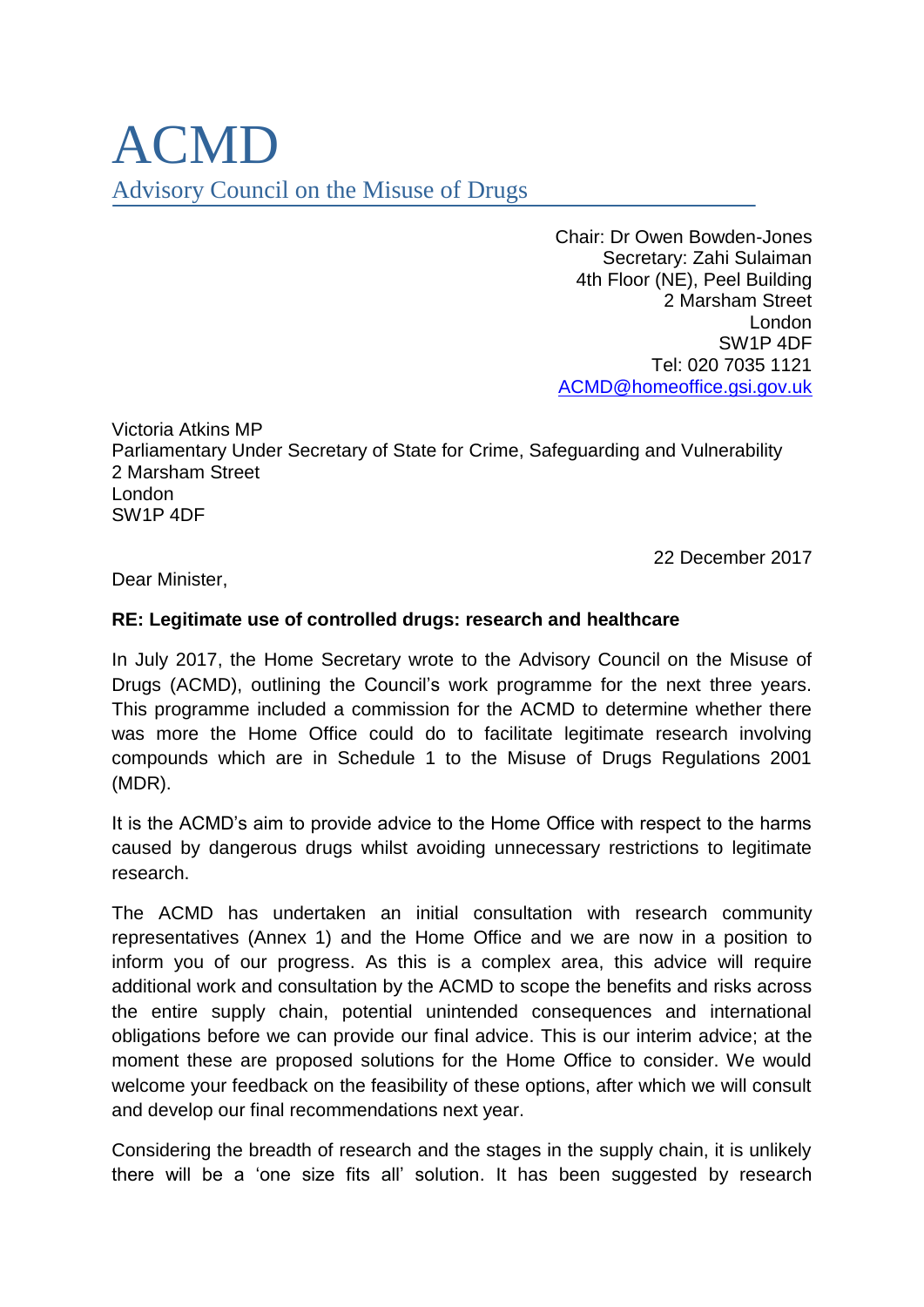community representatives that a blanket research exemption, similar to that in the Psychoactive Substances Act 2016 (PSA) is desirable. However, the ACMD understands that this may not be feasible due to the narrowly defined offences of the PSA, the known harms of substances covered under the Misuse of Drugs Act (MDA) and the potential to create loopholes but we will consult further to fully evaluate this option.

# **Requirements under the Misuse of Drugs Regulations 2001**

The MDR sets out the different requirements for the legitimate handling of compounds controlled under the MDA. Substances are classified into five schedules according to their medicinal value and perceived risk: Schedule 1 contains those of no medicinal value, Schedule 2 contains those of medicinal value but with high abuse potential and Schedules 3/4/5 contain those with widespread medicinal use. The additional requirements for work with Schedule 1 substances involve obtaining a Home Office Schedule 1 licence, following safe custody regulations and record keeping.

Within the five schedules of the MDR, compounds are either listed individually by name or are captured under a generic definition replicated from the MDA. Generic definitions have been developed to capture groups of compounds that are closely related in structure to potential "designer drugs" that are often created to circumvent those named in the MDA.

# **The research supply chain**

The ACMD has examined the three broad areas within the research supply chain conducted in industry, academia and other research organisations:

- Discovery research (drug and non-drug related)
- Development activity
- Clinical studies.

A number of different sites may be involved during the development of a medicine and as research can involve the movement of compounds between different countries, these sites will need to obtain import and export licences for Schedule 1 controlled compounds.

# **Discovery research (drug and non-drug)**

Discovery research can cover both drug-discovery research, for example, by pharmaceutical companies, biotech companies and academic units, and non drugdiscovery research, for example, by academic institutions and industry.

A typical programme in the drug-discovery phase for medicinal development can begin with a library of ~2 million compounds at the screening stage, stored in plates at low volumes and concentrations in a non-recoverable form. Once the properties of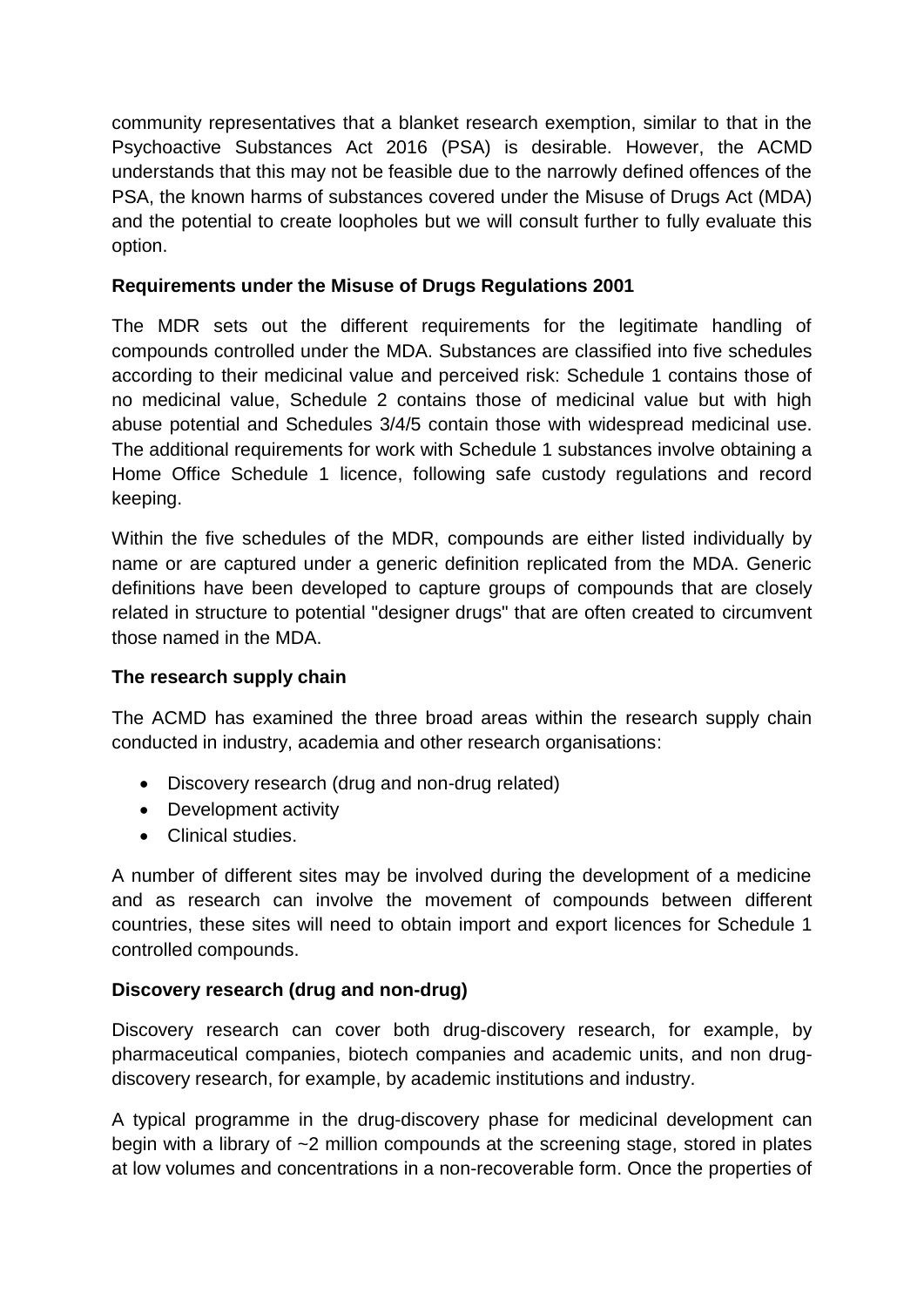the library are characterised, the compound optimisation work can involve synthesis of hundreds of compounds either in-house or by Contract Research Organisations (CROs) at a global level, at various amounts of material varying from milligrams to kilograms *(submission received from ABPI et al)*.

Discovery research compounds which are in Schedule 1 of the MDR and are moved between collaborative partners or research sites would be subject to licences and controls, including import and export licences.

Research organisations in industry and academia keep libraries of compounds and testing is usually carried out on screening plates, involving small amounts of substances in non-recoverable form. Schedule 1 compounds, which are used in drug development, need to be kept in locked cabinets, which can be problematic for library compounds stored in multi-well plates in a computerised repository.

There appears to be a lack of clarity on the restrictions on the use and movement of small amounts of Schedule 1 compounds. The ACMD is not aware of specific guidance for the research community around Schedule 1 requirements.

There is already an 'exempt product' definition in Section 2 of the Misuse of Drugs Regulations for small quantities of controlled substances which are in a nonrecoverable form and not for human consumption. This was originally intended to facilitate the use of test kits for testing biological samples for traces of controlled drugs. There should be guidance which clarifies whether this exemption can be utilised or further developed to cover multi-well screening plates such as those used for drug discovery. If such an exemption is enabled, we would expect screening activities within the pharmaceutical and biotechnology industries and in academic drug discovery groups to be able to proceed without undue restriction.

Feedback received from the research community was that it would be helpful to provide academic institutions with a single organisational licence to exempt the institution from the requirements of Schedule 1. After an initial review, the ACMD does not feel that a blanket exemption is workable as there is considerable potential for unintended consequences and thus we propose to consult further before giving advice on the matter.

#### **Development activity**

The current challenges for the research community during the development stage include the variable amounts of compounds used in development and the need to keep samples in locked cabinets.

Feedback received from research community representatives included the need to be able to identify potential drugs without barriers, perhaps by way of an organisational licence, to cover all those institutions working with a particular substance, or an all institution exemption from Schedule 1 requirements (as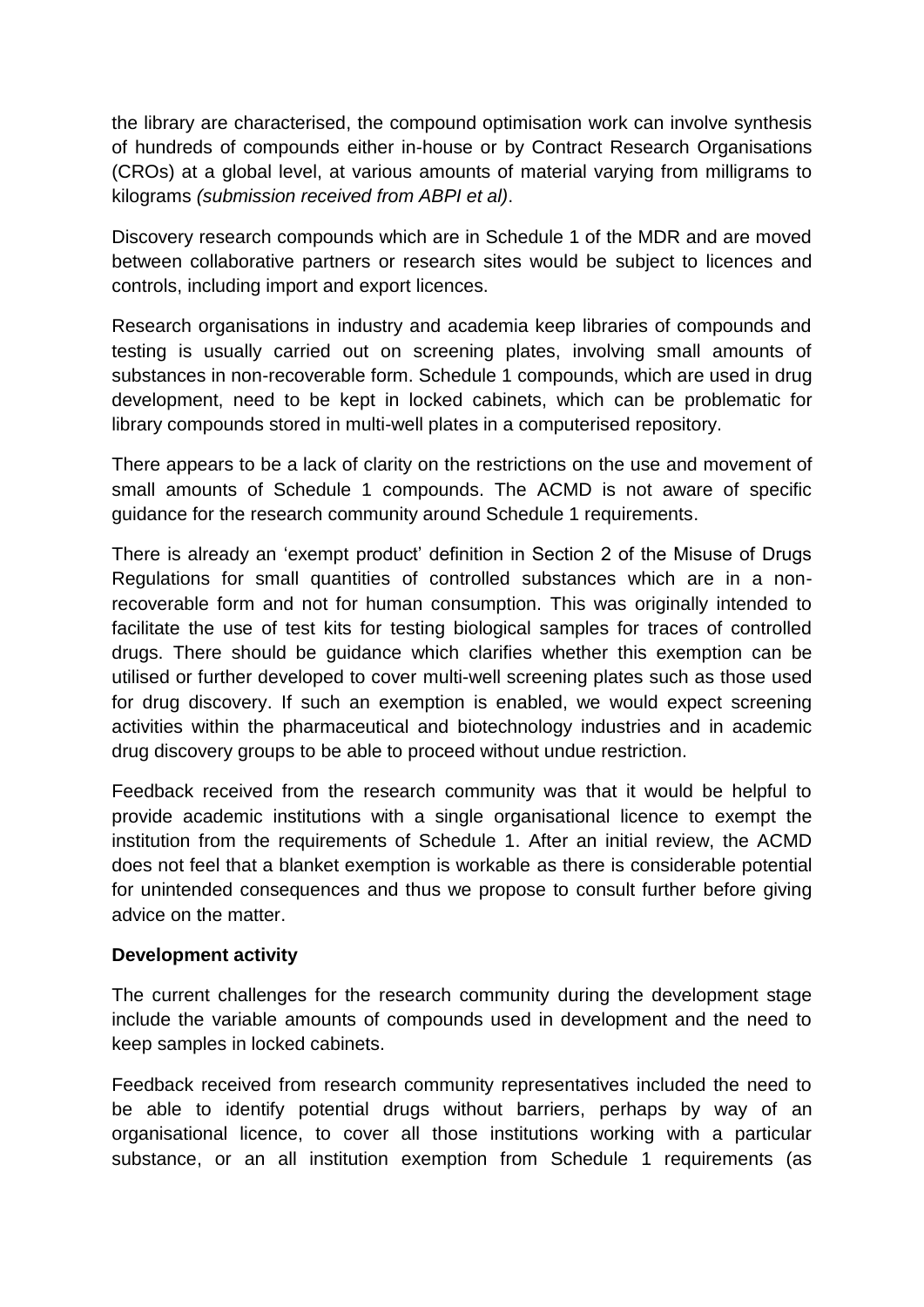mentioned above), but even if this is feasible, further work will be needed to adequately define a research group or organisation.

The most workable solution that has arisen so far is to allow industry to claim an exemption for a compound by stating it does not have activity that would bring it under the requirements of Schedule 1, notwithstanding it being covered by a generic, on the understanding that they have the supporting data and structure on file even though they may not be able to reveal this for reasons of confidentiality and may only be able to provide the company number for the compound in question. Establishing whether this is legally practicable requires further work and consultation.

### **Clinical studies**

This stage involves active clinical research trials, which often use multiple sites, which may not all have Schedule 1 licences. The clinical trials area is already a heavily regulated space with requirements imposed by Health Research Authority (HRA) research ethics committees.

There are potential delays to clinical research as compounds within the scope of the MDR which move into trials in humans need to obtain appropriate licences and put practical arrangements in place for clinical trial sites (e.g. storage of compounds).

For Schedule 1 compounds proceeding into clinical trials, provided that the sponsor can send a detailed investigator's brochure and ethical committee approval to the Home Office, which establishes that the compound can be safely tested in humans, the ACMD proposes that the Home Office should allow such compounds to be expeditiously moved to a temporary 'research schedule' with reduced requirements for the purpose of clinical evaluation. If clinical trials continue, this status can be maintained but if trials fail then the compound would revert to Schedule 1. Should a compound get as far as product registration then the legal status of the resulting marketed medicine would be determined in the usual manner.

#### **Case study: 3rd generation synthetic cannabinoids**

The ACMD published advice on the third generation of synthetic cannabinoids in December 2014. This advice recommended a generic definition under the MDA, placing these compounds under Class B of the MDA due to the harms and widespread availability and under Schedule 1 of the MDR, as the ACMD could not confirm any medicinal uses identified at the time.

Following the implementation of the advice, representatives of the research community informed the ACMD that the broad scope of the generic definition had captured a large number of research compounds and a limited number of potential medicinal drugs, some of which are not likely to be CB1 agonists.

By capturing a larger number of compounds, the research institutions are now in a position where they must ensure compliance with the additional requirements of the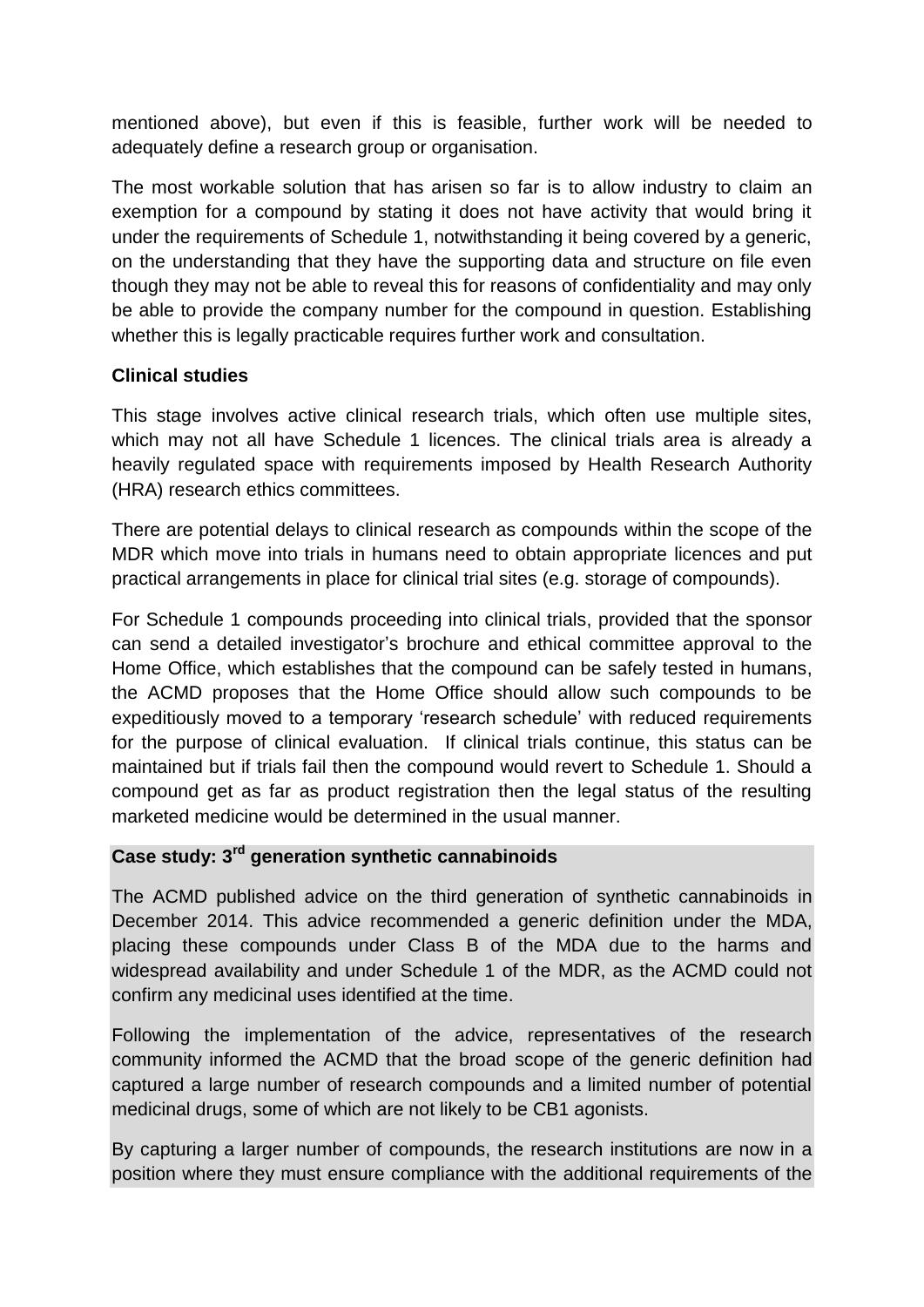Schedule 1 Misuse of Drugs Regulations for these now controlled compounds. Unintended consequences reported by the research community have included:

- Many more compounds now under the scope of the MDR
- Additional regulatory and logistical burden on industry
- $\blacksquare$  Lack of awareness and difficulties with enforcement

In addition, the ACMD is considering the possibility of a **'self-policing' approach** whereby a research body or "sponsor" would apply to the Home Office for a compound-specific exemption in the MDA without disclosing the chemical structure but using a unique identifier from the sponsor. This might allow compounds that were covered by the generic but which were of interest because of, for example, novel non-cannabinoid activity to progress through the drug discovery and development pipeline without hindrance. However, this option may render the UK unable to meet the International Narcotics Control Board (INCB) requirements to monitor and report on UN-listed Schedule 1 materials.

# **Proposed solutions (longer term)**

The ACMD proposes the following solutions below, on which we will welcome the Home Office's feedback before we begin further necessary work:

- 1. The Home Office to consider a 'self-policing' approach to allow drug-discovery researchers to apply to the Home Office for a compound-specific exemption using a unique identifier from the sponsor. Industry is used to professional regulation of, for example, its promotional activities and the imposition of sanctions for non-adherence so a similar regimen may be applicable to drug discovery.
- 2. That Schedule 1 compounds with a complete investigator's brochure and HRA-ethical committee approval be temporarily moved to a 'research schedule' for the purpose of clinical evaluation. It is our understanding that the risk of diversion and misuse in a research setting is likely to be minimal.
- 3. The ACMD is mindful of the concerns of some pre-clinical researchers with respect to the psychopharmacological and neuroscientific research in the UK with Schedule 1 drugs. A proposed measure may be the extension of the import/ export licence validity period. We would like to consider this area of research further in our future discussions.

# **Recommendations (to cover the shorter term)**

1. The Home Office to produce detailed guidance aimed at the research community to clarify the Schedule 1 licensing requirements, in particular, those concerning small volumes of compounds on screening plates. If needed a specific screening exemption should be written into the MDR.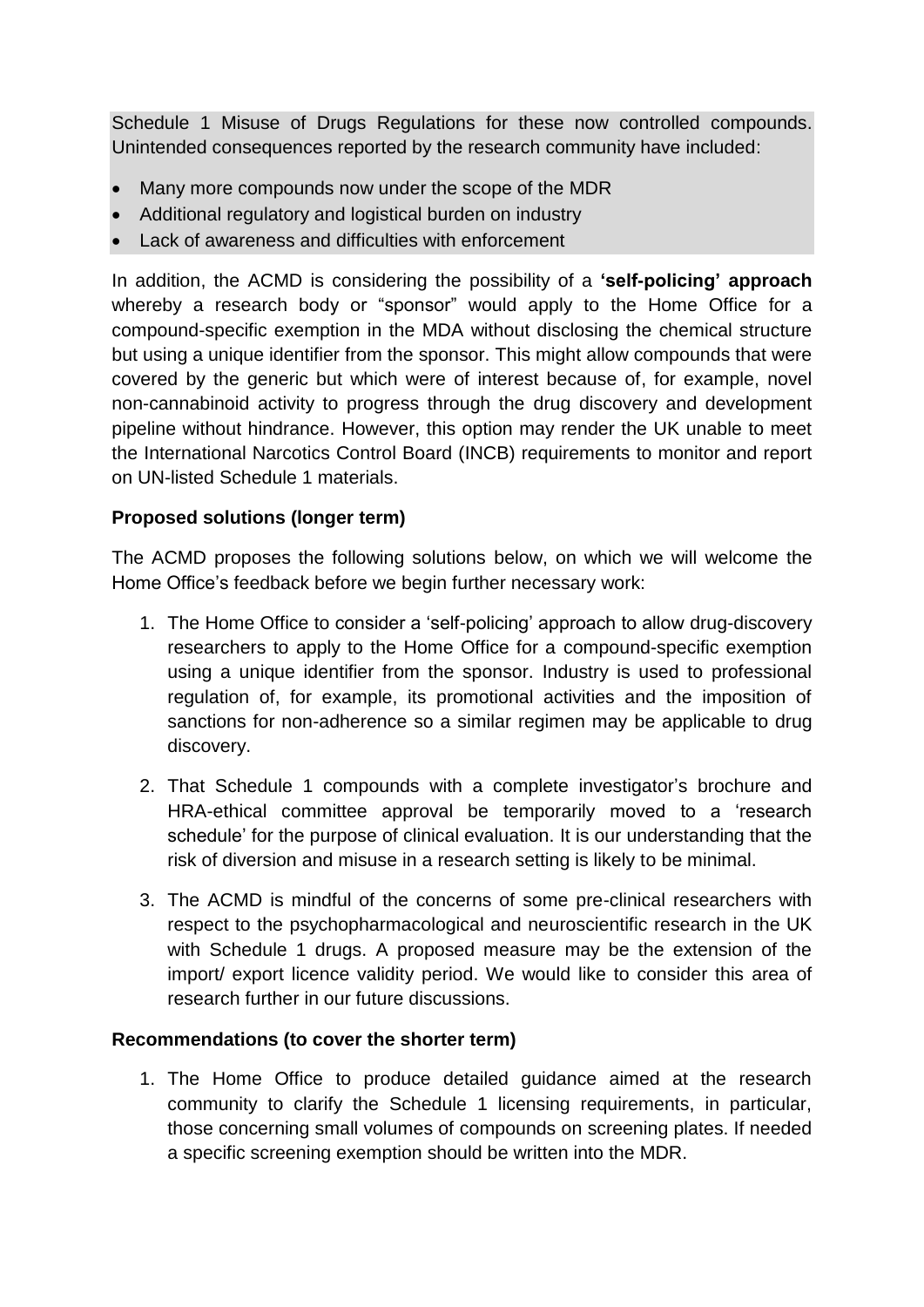2. The ACMD recommends a revision of the generic definition for synthetic cannabinoids in order to reduce the scope.

The ACMD considers that a revision of the generic definition is necessary to reduce the scope of the definition (Annex 2). Although this revision will be part of a broader solution, the ACMD considers that replacing the term "univalent" with a defined number of substituents will reduce the number of compounds unintentionally captured by the generic definition while retaining those compounds that have been found to cause harms. Owing to the continued harms posed by 3<sup>rd</sup> Generation Synthetic Cannabinoids, the ACMD does not recommend a repeal of the generic definition.

# **Next Steps**

Subject to receiving feedback from the Home Office on the above proposals, the ACMD's Technical Committee will continue dialogue with the Home Office and stakeholders and would aim to provide further advice by April 2018.

I look forward to hearing from you.

Yours sincerely,

enfandigen

**Dr Owen Bowden-Jones Chair of the ACMD**

Rt Hon. Amber Rudd MP, (Home Secretary) Rt Hon. Jeremy Hunt MP, (Secretary of State for Health) Steve Brine MP (Minister for Public Health and Primary Care)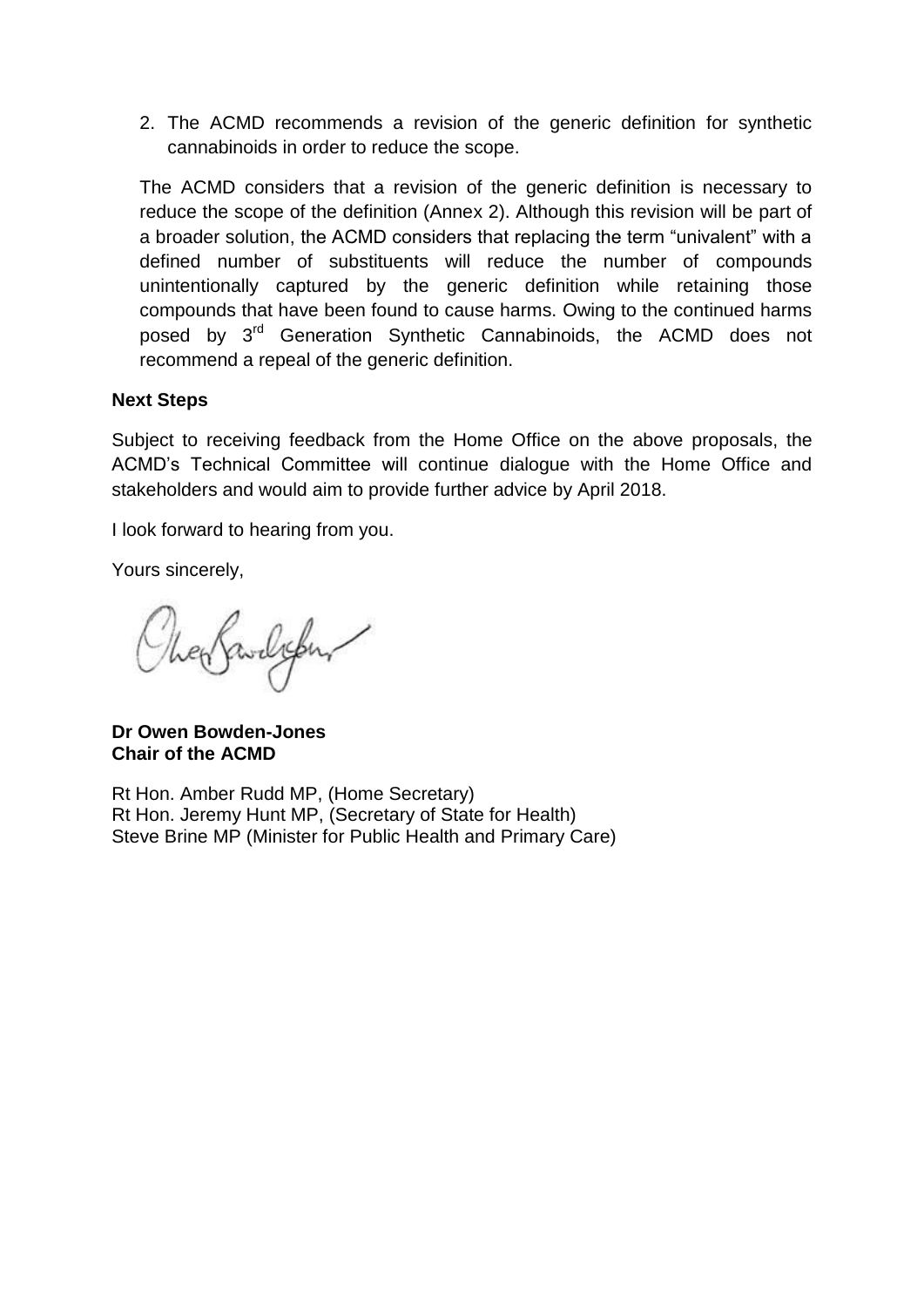# **Annex 1: Research community representatives and Government Departments/ Agencies Consulted**

The Academy of Medical Sciences Pistoia Alliance Association of the British Pharmaceutical Industry Academy of Medical Sciences Academy/Royal Society Fellow British Pharmacological Society Royal Pharmaceutical Society **DrugScience** Home Office Department of Health Public Health England Health Research Authority Medical Research Council Office for Life Sciences Medicines and Healthcare Regulatory Products Agency Representative of Contract Research Organisations Representative of Biotech Community Royal Society of Chemistry

#### **Annex 2: Revised Generic Definition**

A review of the chemical structures of more than 130  $3<sup>rd</sup>$  generation synthetic cannabinoids found that alkyl, halide, phenyl and halophenyl groups were the most frequently encountered univalent substituents. Other less frequently encountered substituents included cyano (as in AM2232, 4-cyano CUMYL-BUTINACA and Cumyl-4CN-BINACA), alkoxy (MN-25 and 2-Me MN-25) and benzyl (5-fluoro BEPIRAPIM) groups. Alkyl groups can also be replaced by alkenyl or haloalkyl groups without significantly changing the structure-activity relationship. Likewise a halophenyl substituent can be replaced by a phenyl group bearing other small substituents and a benzyl substituent can be replaced by a similarly substituted benzyl group.

There are a few active compounds with unusual substituents, e.g. N,Ndiethylcarboxamide (MCHB-1), although this compound has high selectivity for  $CB<sub>2</sub>$ over  $CB_1$  (Ki = 3.7 and 110 nM, respectively), and hydroxyethyl (Pfizer Compound 171). The earlier generations of synthetic cannabinoids also included a few compounds with hydroxy and nitro substituents, so these might also be incorporated into new synthetic cannabinoids structures.